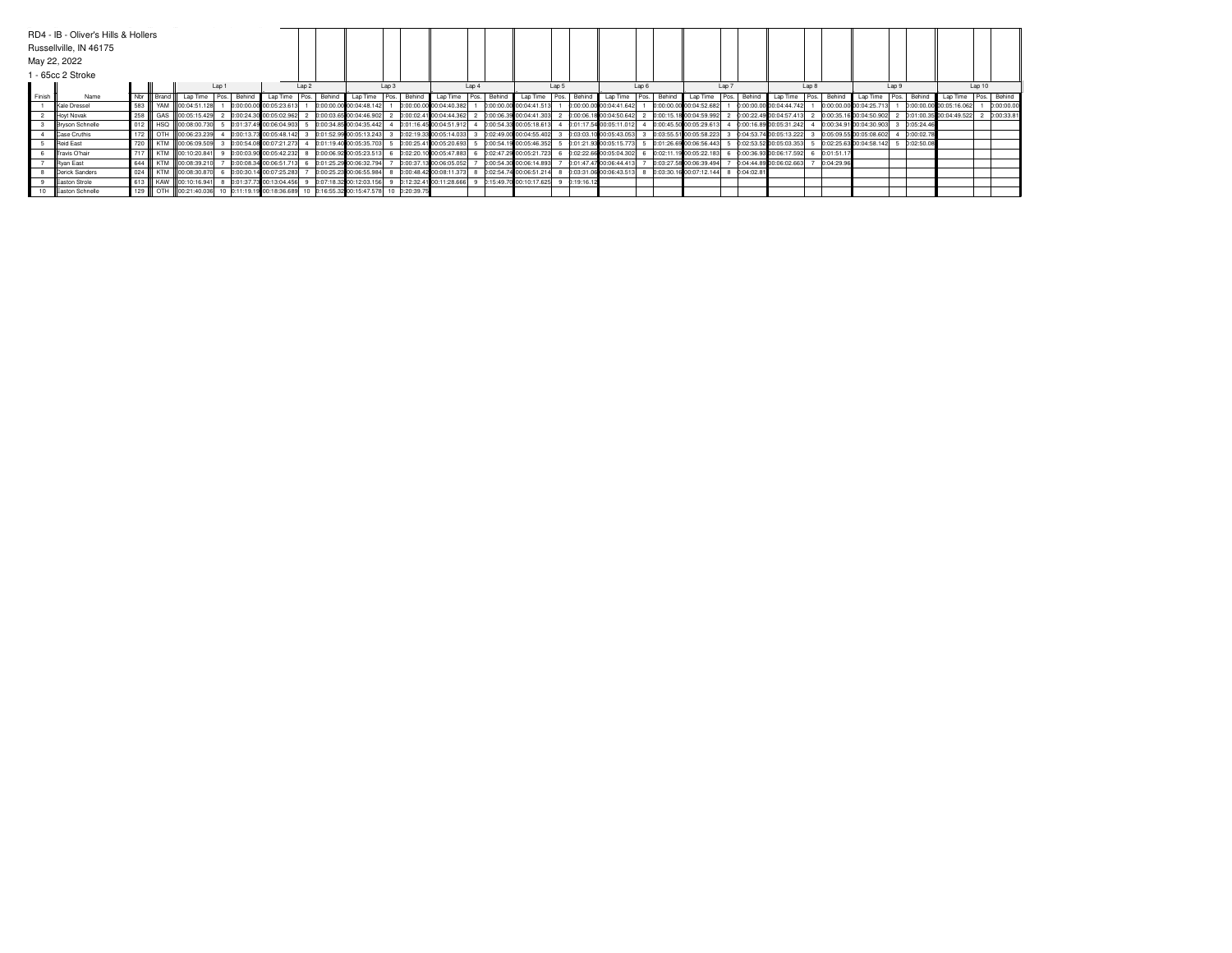|                  | RD4 - IB - Oliver's Hills & Hollers |  |                                         |       |                                        |       |                                                       |       |                           |       |            |                         |       |                          |       |                                            |                  |                         |       |            |       |                                           |       |  |
|------------------|-------------------------------------|--|-----------------------------------------|-------|----------------------------------------|-------|-------------------------------------------------------|-------|---------------------------|-------|------------|-------------------------|-------|--------------------------|-------|--------------------------------------------|------------------|-------------------------|-------|------------|-------|-------------------------------------------|-------|--|
|                  | Russellville, IN 46175              |  |                                         |       |                                        |       |                                                       |       |                           |       |            |                         |       |                          |       |                                            |                  |                         |       |            |       |                                           |       |  |
|                  | May 22, 2022                        |  |                                         |       |                                        |       |                                                       |       |                           |       |            |                         |       |                          |       |                                            |                  |                         |       |            |       |                                           |       |  |
|                  | 2 - 110cc 4 Stroke                  |  |                                         |       |                                        |       |                                                       |       |                           |       |            |                         |       |                          |       |                                            |                  |                         |       |            |       |                                           |       |  |
|                  |                                     |  |                                         | Lap 1 |                                        | Lap 2 |                                                       | Lap 3 |                           | Lap 4 |            |                         | Lap 5 |                          | Lap 6 |                                            | Lap <sub>7</sub> |                         | Lap 8 |            | Lap 9 |                                           | Lap10 |  |
| <b>II</b> Finish | Name                                |  | Nor Brand Lap Time Pos. Behind Lap Time |       |                                        |       | Pos. Behind Lap Time Pos. Behind Lap Time Pos. Behind |       |                           |       |            | Lap Time Pos. Behind    |       | Lap Time   Pos.   Behind |       | Lap Time   Pos.   Behind   Lap Time   Pos. |                  |                         |       | Behind     |       | Lap Time Pos. Behind Lap Time Pos. Behind |       |  |
|                  | Eli Carrico                         |  | 661 VAM 00:07:12.309                    |       | 0:00:00.00 00:05:49.943                |       | 0:00:00.00 00:06:44.114                               |       | 0:00:00.00 00:07:15.893   |       |            | 0:00:00.00 00:06:12.023 |       | 0:00:00.00 00:05:38.553  |       | 0:00:00.00 00:06:00.743                    |                  | 0:00:00.00000:05:56.052 |       | 0:00:00.00 |       |                                           |       |  |
|                  | Gideon Cruthis                      |  | 007   HON 00:16:38.554                  |       | 0:09:26.24 00:10:09.935                |       | 0:13:46.23 00:11:55.816                               |       | 2 0:18:57.93 00:11:28.135 |       | 0:23:10.18 |                         |       |                          |       |                                            |                  |                         |       |            |       |                                           |       |  |
|                  | Gage Dixon                          |  | 050 KTM 00:24:30.217                    |       | 0:05:57.14 00:08:45.555                |       | 0:03:30.24 00:08:51.994                               |       | 0:01:25.16 00:09:56.745   |       | 0:01:52.07 |                         |       |                          |       |                                            |                  |                         |       |            |       |                                           |       |  |
|                  | Maddyx Creek                        |  | 962   OTH 00:18:33.075                  |       | 0:01:54.52 00:11:12.455                |       | 0:02:57.04 00:10:57.076                               |       | 0:01:58.30 00:13:06.736   |       | 0:01:44.83 |                         |       |                          |       |                                            |                  |                         |       |            |       |                                           |       |  |
|                  | Aniyah Ennis                        |  | 512 WAM 00:25:00.528                    |       | 5 0:00:30.31 00:24:26.462 5 0:16:11.21 |       |                                                       |       |                           |       |            |                         |       |                          |       |                                            |                  |                         |       |            |       |                                           |       |  |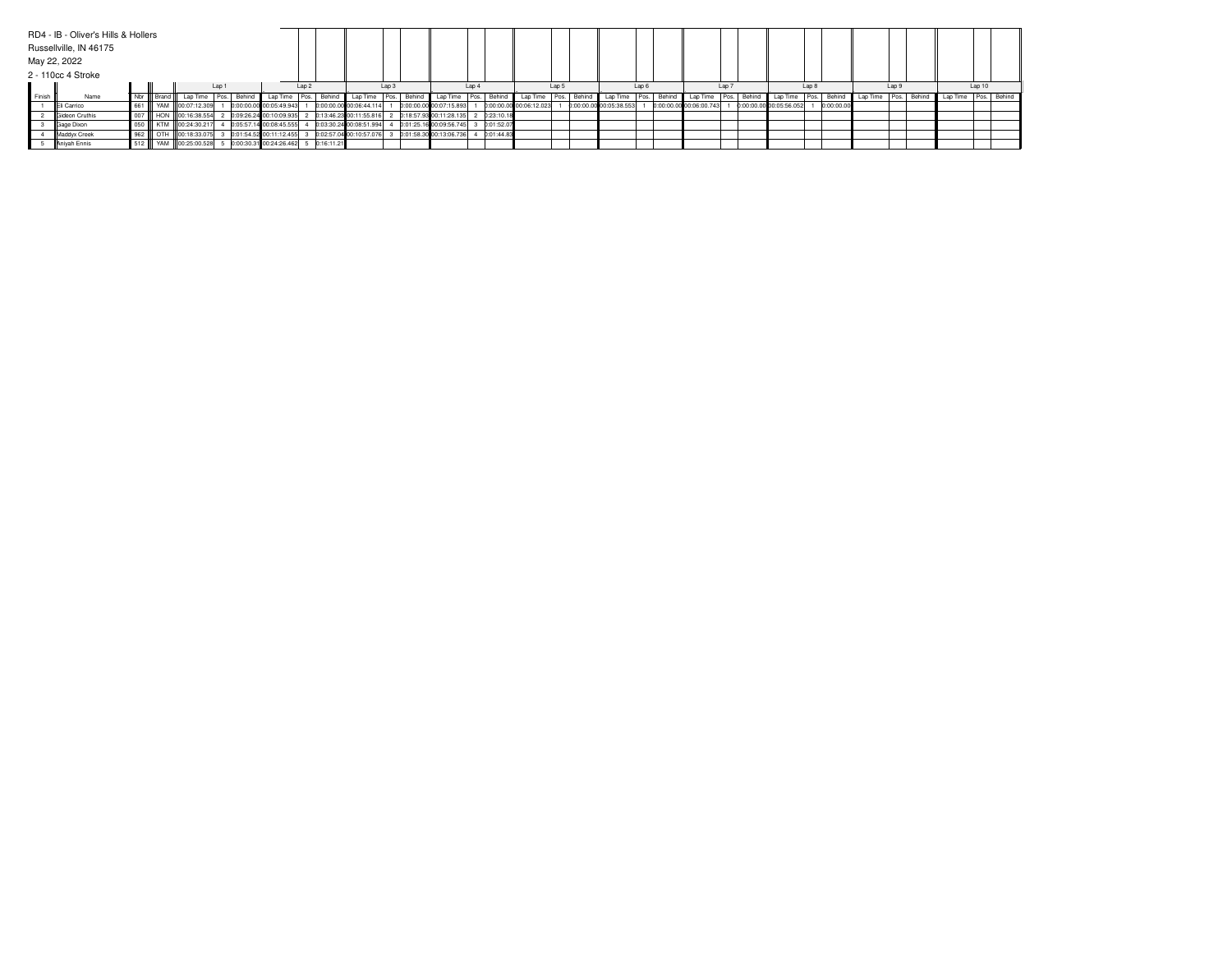|                 | RD4 - IB - Oliver's Hills & Hollers |  |  |                  |                         |  |                  |                         |  |             |                         |  |        |                          |           |                         |       |                         |            |               |  |        |                                           |       |  |  |  |
|-----------------|-------------------------------------|--|--|------------------|-------------------------|--|------------------|-------------------------|--|-------------|-------------------------|--|--------|--------------------------|-----------|-------------------------|-------|-------------------------|------------|---------------|--|--------|-------------------------------------------|-------|--|--|--|
|                 | Russellville, IN 46175              |  |  |                  |                         |  |                  |                         |  |             |                         |  |        |                          |           |                         |       |                         |            |               |  |        |                                           |       |  |  |  |
|                 | May 22, 2022                        |  |  |                  |                         |  |                  |                         |  |             |                         |  |        |                          |           |                         |       |                         |            |               |  |        |                                           |       |  |  |  |
|                 | 3 - 50cc 2 Stroke                   |  |  |                  |                         |  |                  |                         |  |             |                         |  |        |                          |           |                         |       |                         |            |               |  |        |                                           |       |  |  |  |
| Lap 1           |                                     |  |  | Lap <sub>2</sub> |                         |  | Lap <sub>3</sub> |                         |  | Lap         |                         |  | Lap    |                          | $Lap \in$ |                         | Lap 7 |                         | Lap 8      |               |  | Lap 9  |                                           | Lap10 |  |  |  |
| <b>I</b> Finish | Name                                |  |  |                  |                         |  | Behinc           | Lap Time                |  | Pos. Behind | Lap Time   Pos.         |  | Behind | Lap Time   Pos.   Behind |           | Lap Time                |       | Behind Lap Time Pos.    | Behind     | Lap Time Pos. |  | Behind | Lap Time Pos. Behind Lap Time Pos. Behind |       |  |  |  |
|                 | Benjamin Wright                     |  |  | KTM 00:06:45.710 | 0:00:00.00 00:06:38.833 |  |                  | 0:00:00.00 00:05:55.472 |  |             | 0:00:00.00 00:07:21.874 |  |        | 0:00:00.00 00:06:17.343  |           | 0:00:00.00 00:07:04.123 |       | 0:00:00.00 00:08:02.925 | D:00:00.00 |               |  |        |                                           |       |  |  |  |